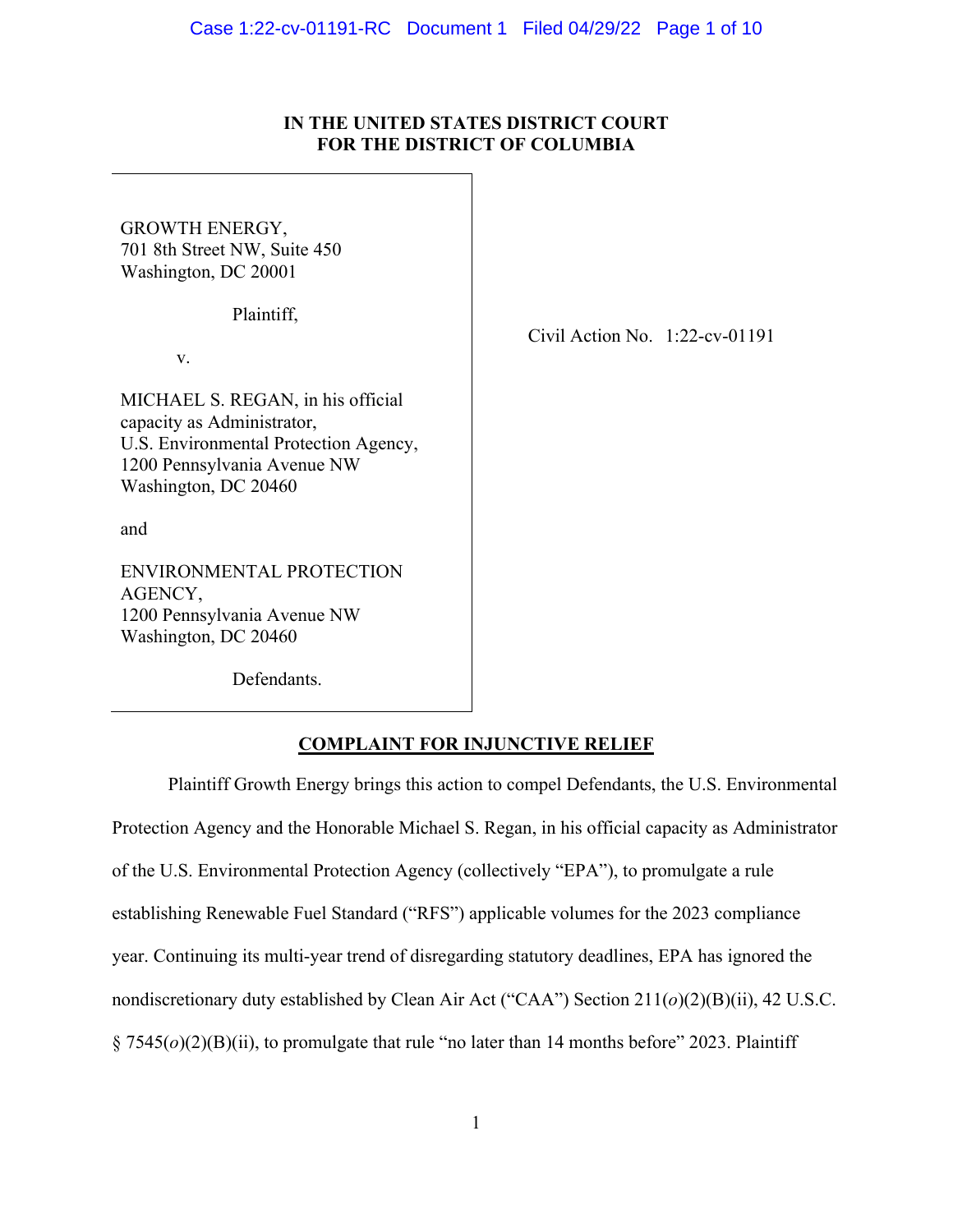## Case 1:22-cv-01191-RC Document 1 Filed 04/29/22 Page 2 of 10

hereby seeks an injunction requiring EPA promptly to promulgate a rule establishing the applicable volumes for 2023. In support, Plaintiff alleges as follows:

#### **JURISDICTION AND VENUE**

1. This Court has jurisdiction over this action pursuant to 42 U.S.C. § 7604(a)(2), which authorizes citizen suits concerning EPA's failure to perform a nondiscretionary act or duty under the CAA. Section 7604(a) grants this Court jurisdiction to order EPA to perform such duty. In addition, this Court has jurisdiction over this action and over the parties pursuant to 28 U.S.C. §§ 1331 and 1361. The relief requested is authorized under 42 U.S.C. § 7604 and 28 U.S.C. §§ 2201, 2202, and 1361.

2. Venue in this Court is proper under 28 U.S.C. § 1391(e)(1) because Defendants are principally located in the District of Columbia, and a substantial part, if not all, of the events or omissions giving rise to the claims asserted herein arose in this District.

## **PARTIES**

3. Plaintiff is a national biofuel trade association. Plaintiff represents producers and supporters of ethanol who are working to bring consumers better choices at the fuel pump, grow America's economy, and improve the environment for future generations. Plaintiff's membership represents nearly half of all American ethanol plants, many of the largest and most prominent fuel retailers in the country, and leading businesses that support the ethanol industry.

4. Plaintiff represents its members in judicial, legislative, and administrative forums. In particular, Plaintiff routinely comments on EPA rulemaking proposals to implement the RFS program, and has participated in litigation involving several of EPA's RFS regulations since the program's inception.

5. Plaintiff is a "person" as defined in the CAA. See 42 U.S.C. § 7602(e).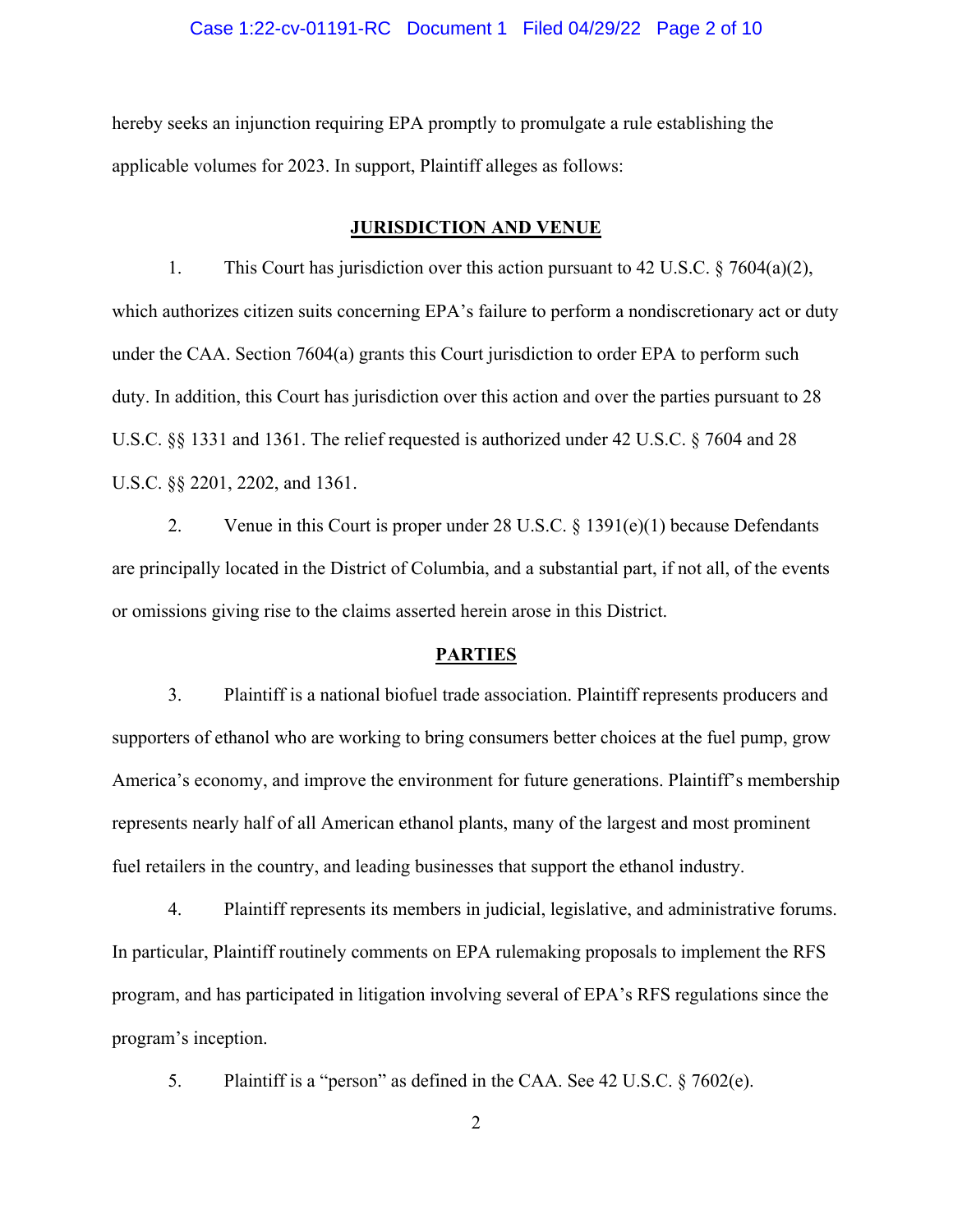## Case 1:22-cv-01191-RC Document 1 Filed 04/29/22 Page 3 of 10

6. Defendant Michael S. Regan is the Administrator of the EPA. The Administrator is charged with implementation and enforcement of the CAA, including the CAA's nondiscretionary duty to timely determine and promulgate renewable fuel obligations on an annual basis.

7. Defendant EPA is an executive agency of the federal government charged with implementing the CAA's RFS program.

## **STATUTORY AND REGULATORY BACKGROUND**

8. In the Energy Policy Act of 2005, Pub. L. No. 109-58, 119 Stat. 594, Congress amended the CAA to establish the RFS program to increase the quantity of renewable fuels used in gasoline in the United States. Congress expanded that program in 2007 with the Energy Independence and Security Act of 2007, Pub. L. No. 110-140, 121 Stat. 142. That law increased the overall annual volumes of renewable fuel required through the year 2022 for four different categories of renewable fuel: renewable fuel, advanced biofuel, biomass-based diesel and cellulosic biofuel. These categories are "nested": biomass-based diesel and cellulosic biofuel are types of advanced biofuel, and advanced biofuel is a type of renewable fuel.

9. The statute specifies minimum, or "applicable," annual volume requirements for renewable fuel, advanced biofuel, and cellulosic biofuel through 2022, and applicable volume requirements for biomass-based diesel for each year through 2012. 42 U.S.C. § 7545(*o*)(2)(B)(i). Congress's purpose in requiring EPA to establish such annual volumes was "to force the market to create ways to produce and use greater and greater volumes of renewable fuel each year." *Americans for Clean Energy v. EPA*, 864 F.3d 691, 710 (D.C. Cir. 2017).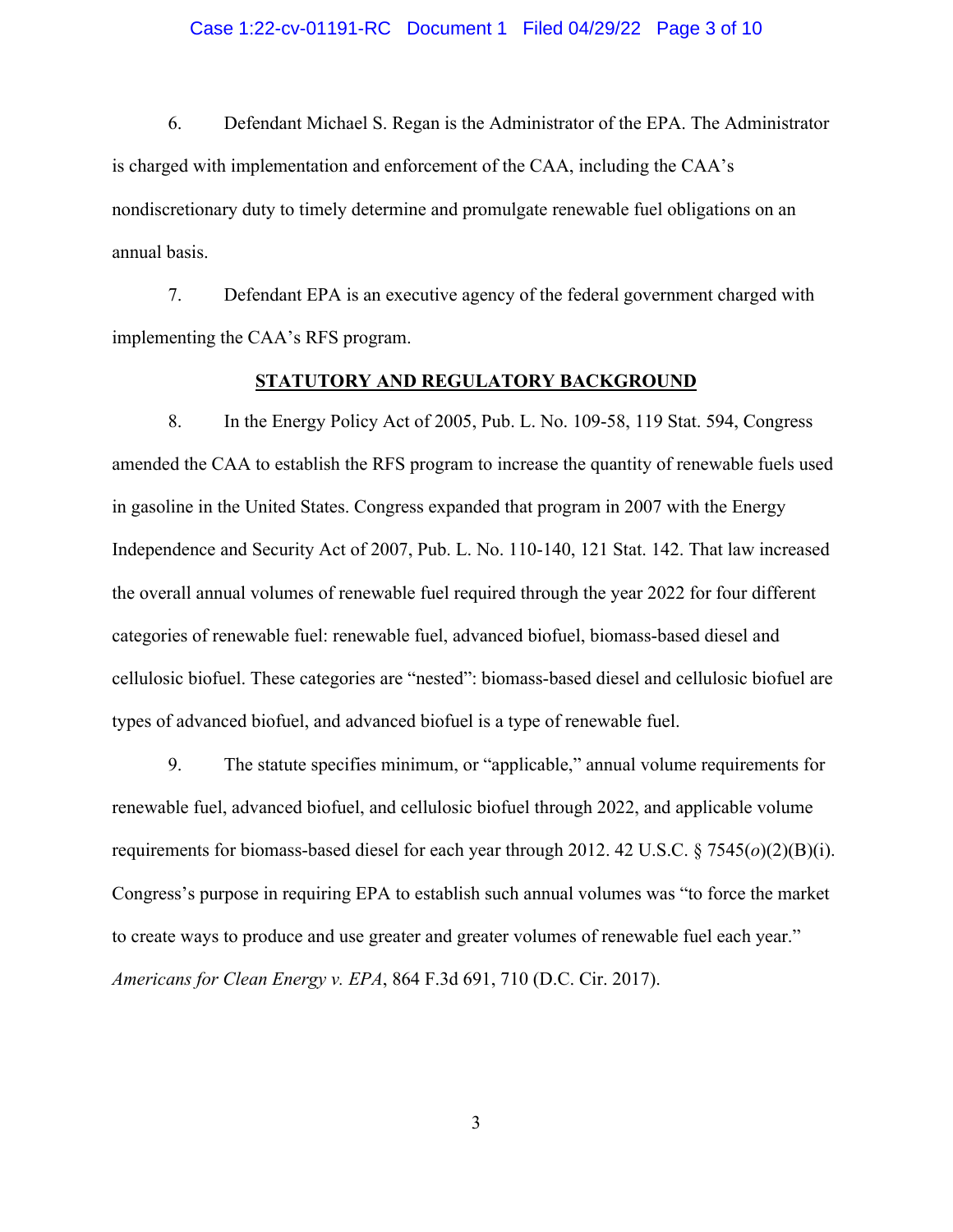## Case 1:22-cv-01191-RC Document 1 Filed 04/29/22 Page 4 of 10

10. For each of those years, EPA was required to "determine and publish" the renewable fuel obligation "[n]ot later than November 30" of the preceding compliance year. *Id.*  $§ 7545(o)(3)(B)(i).$ 

11. Beginning with 2023 (and for all other calendar years), "the applicable volumes of each [of the four categories of renewable] fuel … shall be determined by the [EPA] Administrator … based on a review of the implementation of the program during [the prior] years …, and an analysis of" six statutorily specified factors. 42 U.S.C. § 7545(*o*)(2)(B)(ii).

12. "The Administrator shall promulgate rules establishing the applicable volumes [for calendar year 2023 and later years] no later than 14 months before the first year for which such applicable volume will apply." 42 U.S.C. § 7545(*o*)(2)(B)(ii).

13. Until EPA has fulfilled its duty to establish the applicable volumes for 2023 (and converted those volumes to percentage standards applicable to all obligated parties under the RFS), obligated parties may not know their precise obligations and renewable fuel producers may not know the level of demand. *See* 42 U.S.C. § 7545(*o*)(3). The deadline Congress set for EPA to establish the applicable volumes is intended to inform obligated parties and renewable fuel producers, prior to the relevant compliance year, of the upcoming RFS obligations so they can plan accordingly. As EPA indicated when it promulgated regulations for the expanded RFS program in 2007, "[g]iven the implications of these standards and the necessary judgment that can[no]t be reduced to a formula akin to the [previous RFS program] regulations, we believe it is appropriate to set standards through a notice-and-comment rulemaking process. Thus, for future standards, we intend to issue [a Notice of Proposed Rulemaking] by summer and a final rule by November 30 of each year in order to determine the appropriate standards applicable in the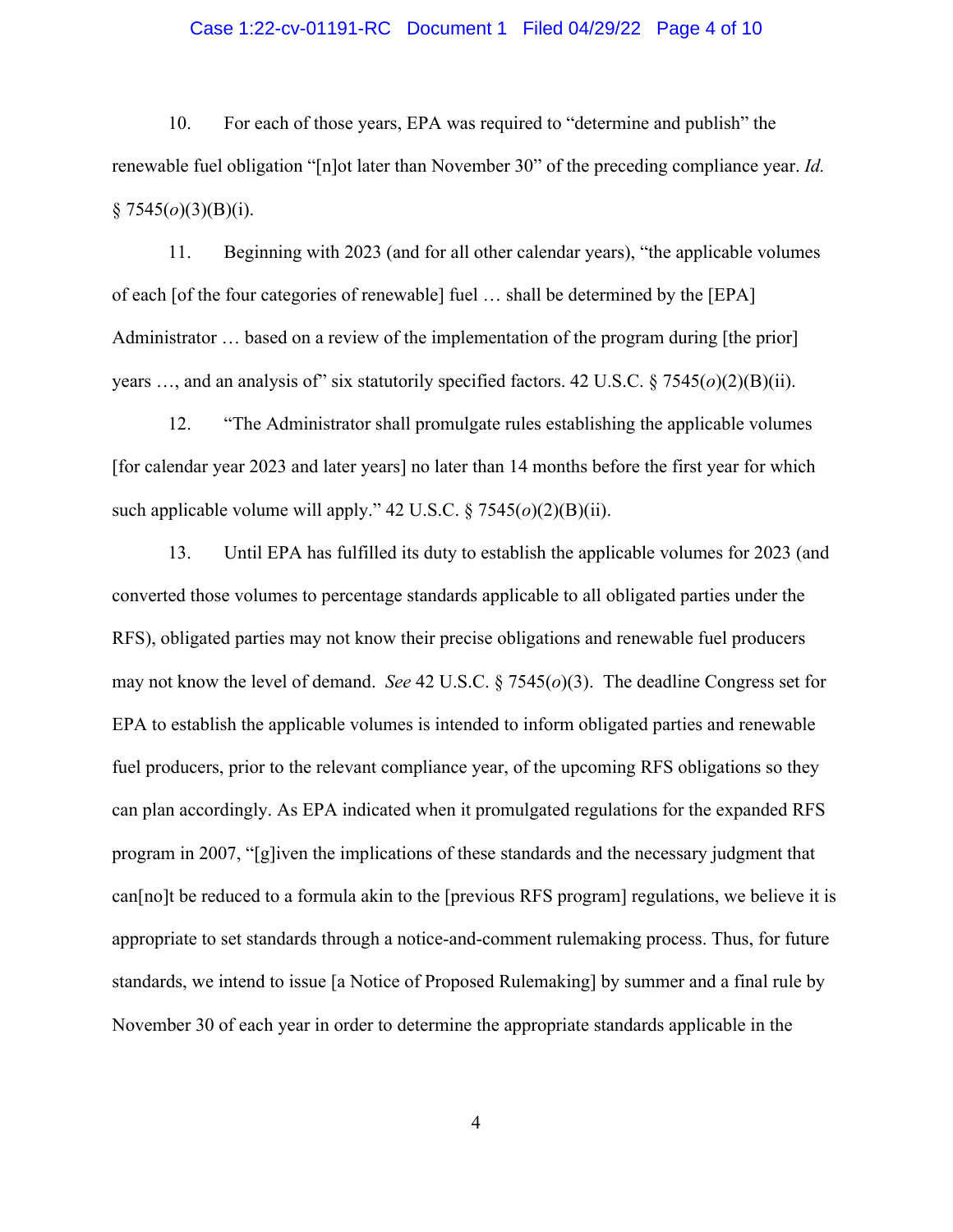## Case 1:22-cv-01191-RC Document 1 Filed 04/29/22 Page 5 of 10

following year." *Regulation of Fuels and Fuel Additives: Changes to Renewable Fuel Standard Program ("2010 Regulations")*, 75 Fed. Reg. 14,670, 14,675 (Mar. 26, 2010).

## **FACTUAL BACKGROUND**

14. EPA has repeatedly failed to meet its statutory deadline for promulgating annual RFS regulations. For example:

- EPA did not promulgate the final 2010 RFS regulation until February 3, 2010, over three months late and into the compliance year, *see 2010 Regulations*, 75 Fed. Reg. 14,670;
- EPA did not promulgate the final 2012 RFS regulation until December 22, 2011, more than three weeks late, *see 2012 Standards for the Renewable Fuel Standard Program: Final Rulemaking*, 77 Fed. Reg. 1,320 (Jan. 9, 2012);
- EPA did not promulgate the final 2013 RFS regulation until August 6, 2013, 247 days late and nearly two-thirds of the way through the compliance year, *see Regulation of Fuels and Fuel Additives: 2013 Renewable Fuel Standards*, 78 Fed. Reg. 49,794 (Aug. 15, 2013);
- EPA did not promulgate the final 2014 RFS regulation until November 30, 2015, two years late and fully past the compliance year, *see Final Renewable Fuel Standards for 2014, 2015 and 2016, and the Biomass-Based Diesel Volume for 2017*, 80 Fed. Reg. 77,420 (Dec. 14, 2015);
- EPA did not promulgate the final 2015 RFS regulation until November 30, 2015, a year late and with only one month of the compliance year remaining, *see id*;
- EPA still has not promulgated the final 2021 RFS regulation (it has proposed the regulation and a consent decree has been entered requiring it to finalize the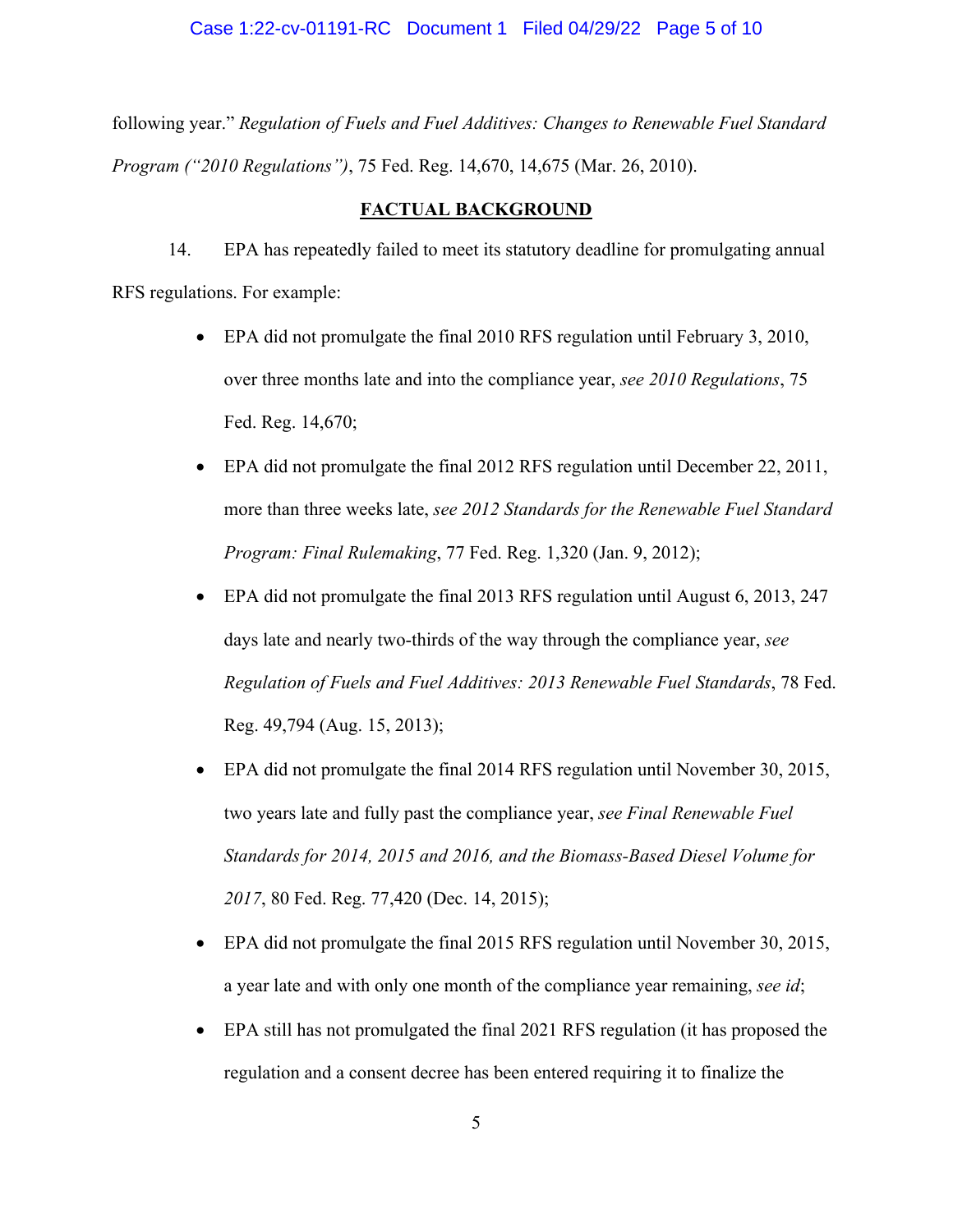regulation by June 3, 2022), *see Renewable Fuel Standard Program: RFS Annual Rules, Proposed Rule ("2021-2022 NPRM")*, 86 Fed. Reg. 72,436 (Dec. 21, 2021); Consent Decree ("2021-2022 Consent Decree"), ECF No. 10, *Growth Energy v. EPA*, No. 1:22-cv-00347 (D.D.C. Apr. 22, 2022).

 EPA still has not promulgated the final 2022 RFS regulation (it has proposed the regulation and a consent decree has been entered requiring it to finalize the regulation by June 3, 2022), *see 2021-2022 NPRM*; 2021-2022 Consent Decree.

15. Under 42 U.S.C. § 7545(*o*)(2)(B)(ii), EPA was obligated to promulgate a rule establishing the applicable volumes for 2023 no later than fourteen months before the start of 2023.

16. EPA has not promulgated a final RFS rule for 2023 (or even proposed one).

17. EPA has thus failed to meet the statutory deadlines for promulgating the 2023 applicable volumes. This failure violates the clear, mandatory duty and deadline imposed on EPA by CAA Section 211(*o*), 42 U.S.C. § 7545(*o*) and harms Plaintiff's members, as described below.

## **INJURIES RESULTING FROM EPA'S FAILURE TO ACT**

18. Plaintiff's members are biofuels producers whose fuel products are purchased by obligated parties to comply annually with their renewable volume obligations set under the RFS program, as described above. EPA's regulations setting applicable renewable fuel volumes directly dictate the level of national demand for the renewable fuels—including ethanol, biomass-based diesel, and cellulosic biofuels—produced by Plaintiff's members.

19. Plaintiff's members have therefore suffered and continue to suffer economic injury due to EPA's failure to timely promulgate the final applicable volumes for 2023. Given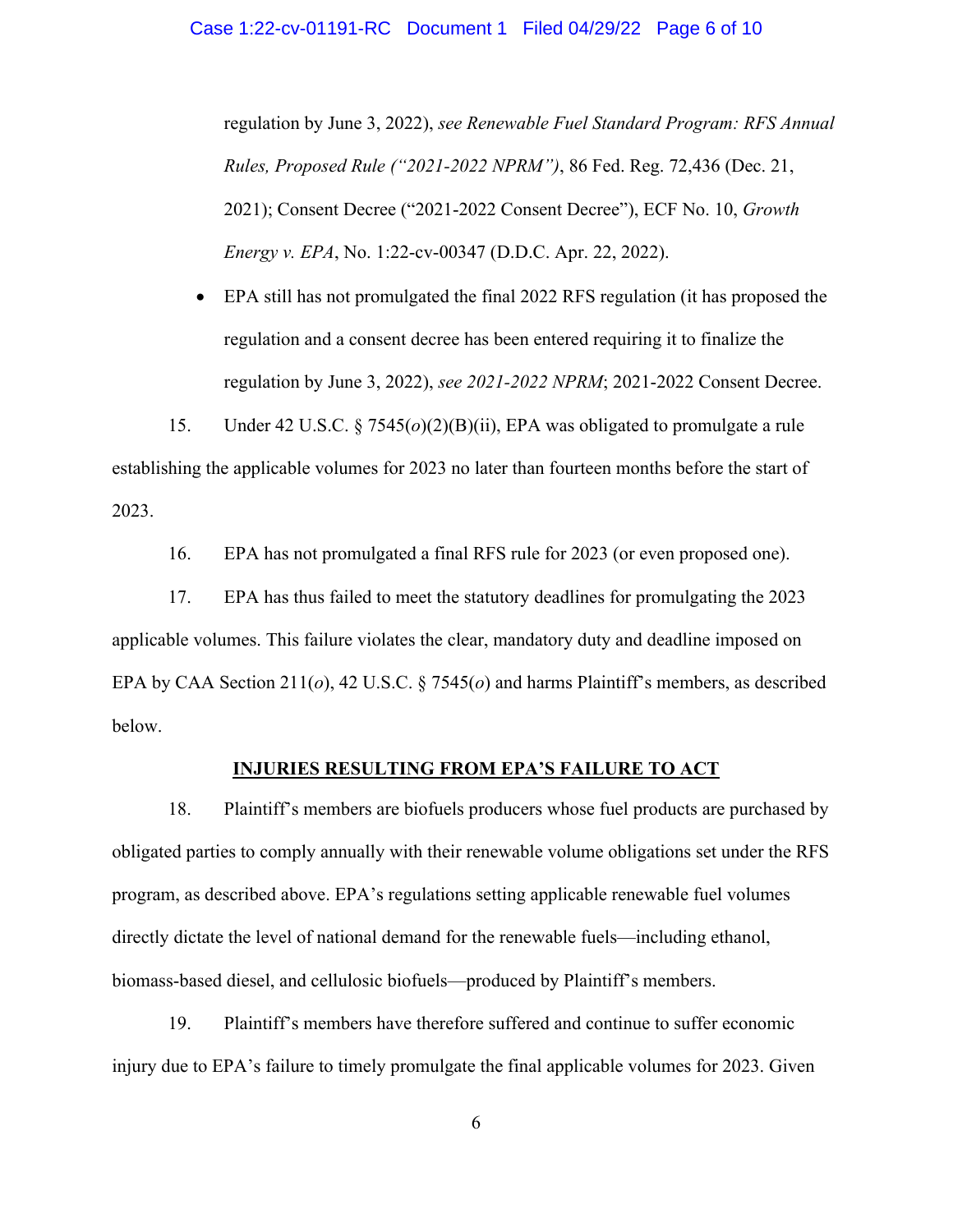## Case 1:22-cv-01191-RC Document 1 Filed 04/29/22 Page 7 of 10

EPA's delay, by the time it issues 2023 applicable volumes, it may be too late for Plaintiff's members to be able to adjust their production levels to accord with the applicable volumes. This uncertainty and inability to plan future production directly affects Plaintiff's members' bottom line.

20. Additionally, when EPA fails to meet its statutory deadlines, it often retroactively sets standards for the missed periods to match the actual levels of renewable fuel use that occurred in the absence of the RFS's market-forcing standards. *See Final Renewable Fuel Standards for 2014, 2015 and 2016, and the Biomass-Based Diesel Volume for 2017*, 80 Fed. Reg. 77,420, 77,426-27 (Dec. 14, 2015) (after missing deadlines, retroactively setting 2014 and 2015 obligations to levels of actual use). EPA has proposed to use the same approach for 2021, *see 2021-2022 NPRM*, 86 Fed. Reg. at 72,438-39. If EPA were to do the same for 2023, that would cause direct monetary harm to Plaintiff's members by lowering the ultimate demand for the renewable fuels they produce in comparison to what would have been demanded had the RFS's standards been timely adopted to fulfill their core purpose of spurring increased renewable fuel use.

21. And the effects of these delays will be felt by Plaintiff's members in future years. As EPA has recognized, the actual market effects of the RFS standards and actual compliance activity are mediated through the "bank" of carryover RINs, that is, leftover compliance credits from a prior year that are available for compliance in a future year.

22. These injuries are irreparable. Once an opportunity to plan supply or to sell renewable fuel has passed, it cannot be regained; the transportation fuel will have already been sold and used by the consumer without Plaintiff's renewable fuel. And Plaintiff cannot obtain compensatory damages from EPA for its unlawful actions.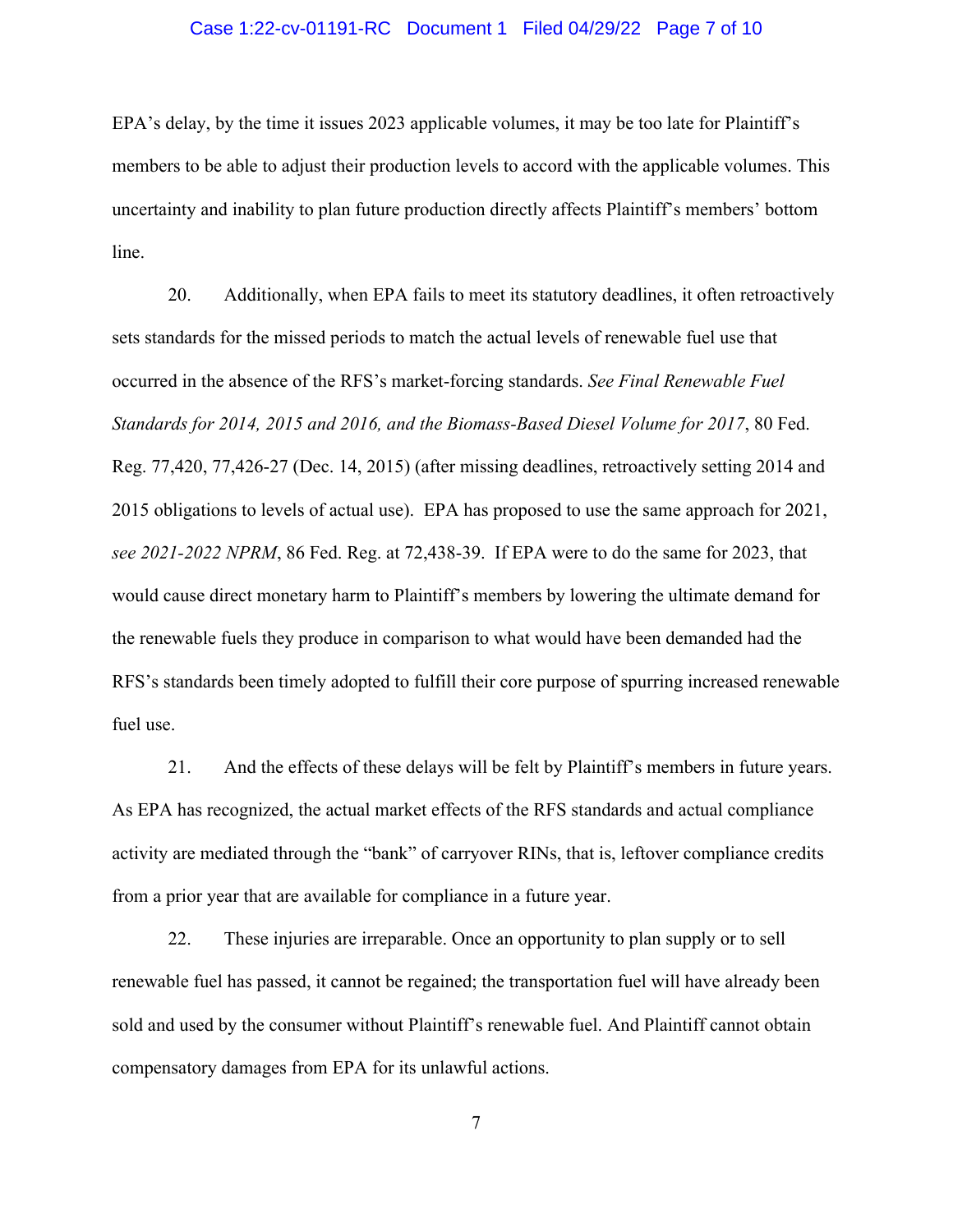#### **NOTICE**

23. Sixty days prior to bringing an action "where there is alleged a failure of the Administrator to perform any act or duty under this chapter which is not discretionary with the Administrator," 42 U.S.C. § 7604(a)(2), the plaintiff must give notice to the Administrator, *id.* at  $§ 7604(b)(2).$ 

24. On November 2, 2021, Plaintiff provided notice of its intent to sue Defendants pursuant to Section 304(b)(2) of the CAA, 42 U.S.C. § 7604(b)(2), and 40 C.F.R. part 54 to enforce EPA's nondiscretionary duty to promulgate the 2023 regulation no later than fourteen months before the start of 2023. A copy of this letter is attached hereto as Exhibit.

25. EPA received Plaintiff's notice letter, as demonstrated by the fact that EPA posted a copy on its webpage entitled "Notices of Intent to Sue the U.S. Environmental Protection Agency (EPA)," https://www.epa.gov/ogc/notices-intent-sue-us-environmental-protectionagency-epa.

26. More than sixty days have passed since Plaintiff served that notice letter on EPA regarding EPA's failure to meet its statutory deadline for promulgating the 2023 RFS regulation.

#### **CLAIM FOR RELIEF**

## **Failure to Perform a Nondiscretionary Act or Duty to Promulgate the 2023 RFS Regulations**

27. CAA Section 211(*o*)(2)(B)(ii), 42 U.S.C. § 7545(*o*)(2)(B)(ii), requires EPA to "promulgate rules establishing the applicable volumes [for calendar years after 2022] no later than 14 months before the first year for which such applicable volume will apply."

28. For calendar year 2023, EPA was required to promulgate a rule establishing the applicable volumes no later than fourteen months before the start of 2023.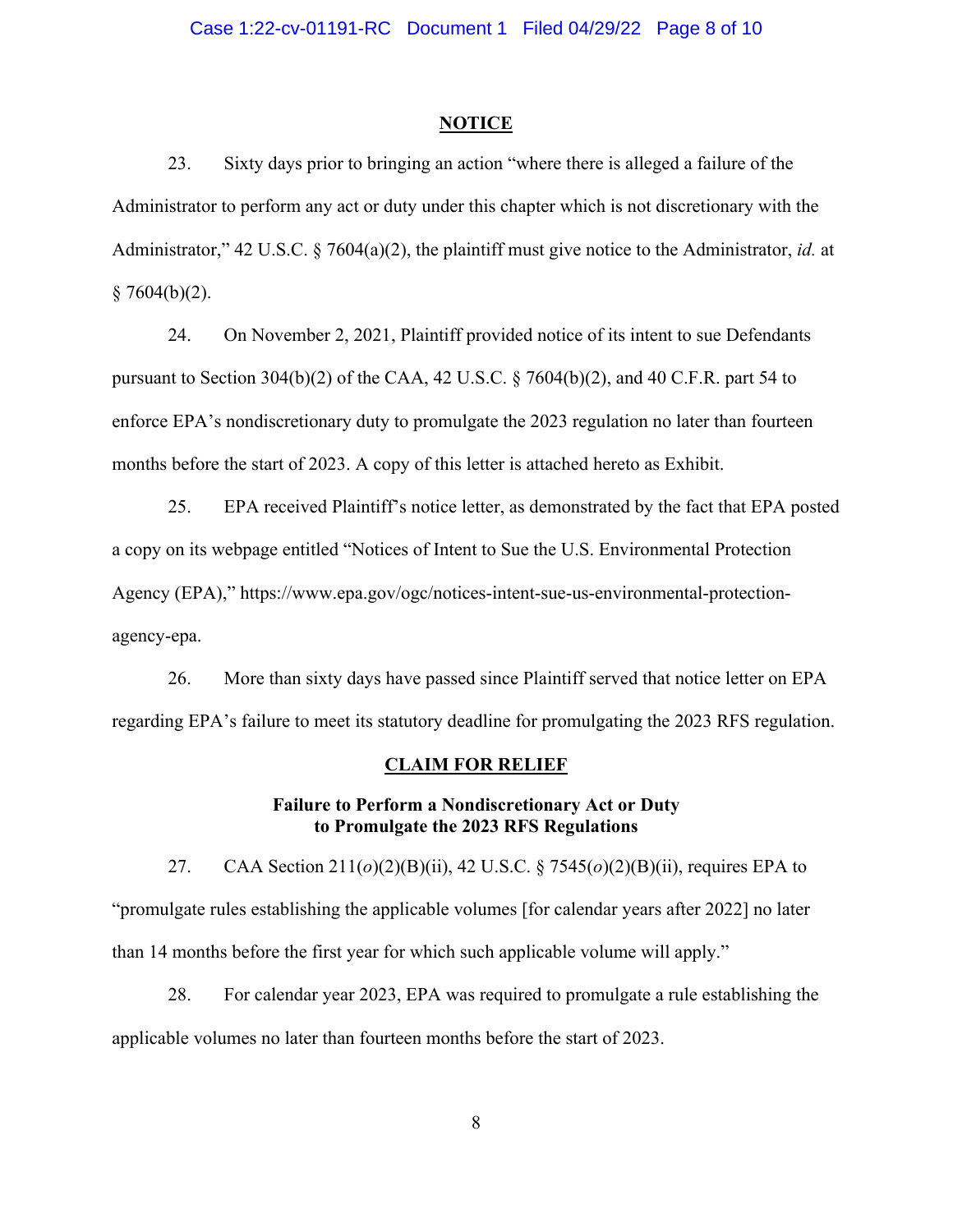## Case 1:22-cv-01191-RC Document 1 Filed 04/29/22 Page 9 of 10

29. EPA did not promulgate a rule establishing the applicable volumes for 2023 at least fourteen months before the start of 2023—and still has not done so.

30. EPA's failure to timely promulgate the 2023 applicable volumes in accordance with 42 U.S.C. § 7545(*o*)(2)(B)(ii) constitutes a failure "to perform any act or duty ... which is not discretionary with the Administrator." 42 U.S.C. § 7604(a)(2).

31. EPA's failure has harmed and will harm Plaintiff's members by impairing their ability to plan their production and by reducing the demand for their renewable-fuel products.

#### **RELIEF REQUESTED**

WHEREFORE, Plaintiff respectfully requests that the Court:

A. Declare that Defendants have failed to perform a nondiscretionary act or duty under 42 U.S.C. § 7545(*o*)(2)(B)(ii) to promulgate the applicable volumes for 2023;

B. Order EPA to promulgate final applicable volumes for 2023 promptly under 42 U.S.C.  $\S 7545(o)(2)(B)(ii)$ , pursuant to an expeditious deadline established by this Court;

C. Retain jurisdiction to ensure compliance with the Court's order;

D. Award Plaintiff the costs of its participation in this action, including reasonable attorneys' fees; and

E. Grant such other relief as the Court deems just and proper.

April 29, 2022 Respectfully submitted,

*/s/* Seth P. Waxman

Seth P. Waxman (D.C. Bar No. 257337) David M. Lehn (D.C. Bar No. 496847) Wilmer Cutler Pickering Hale and Dorr LLP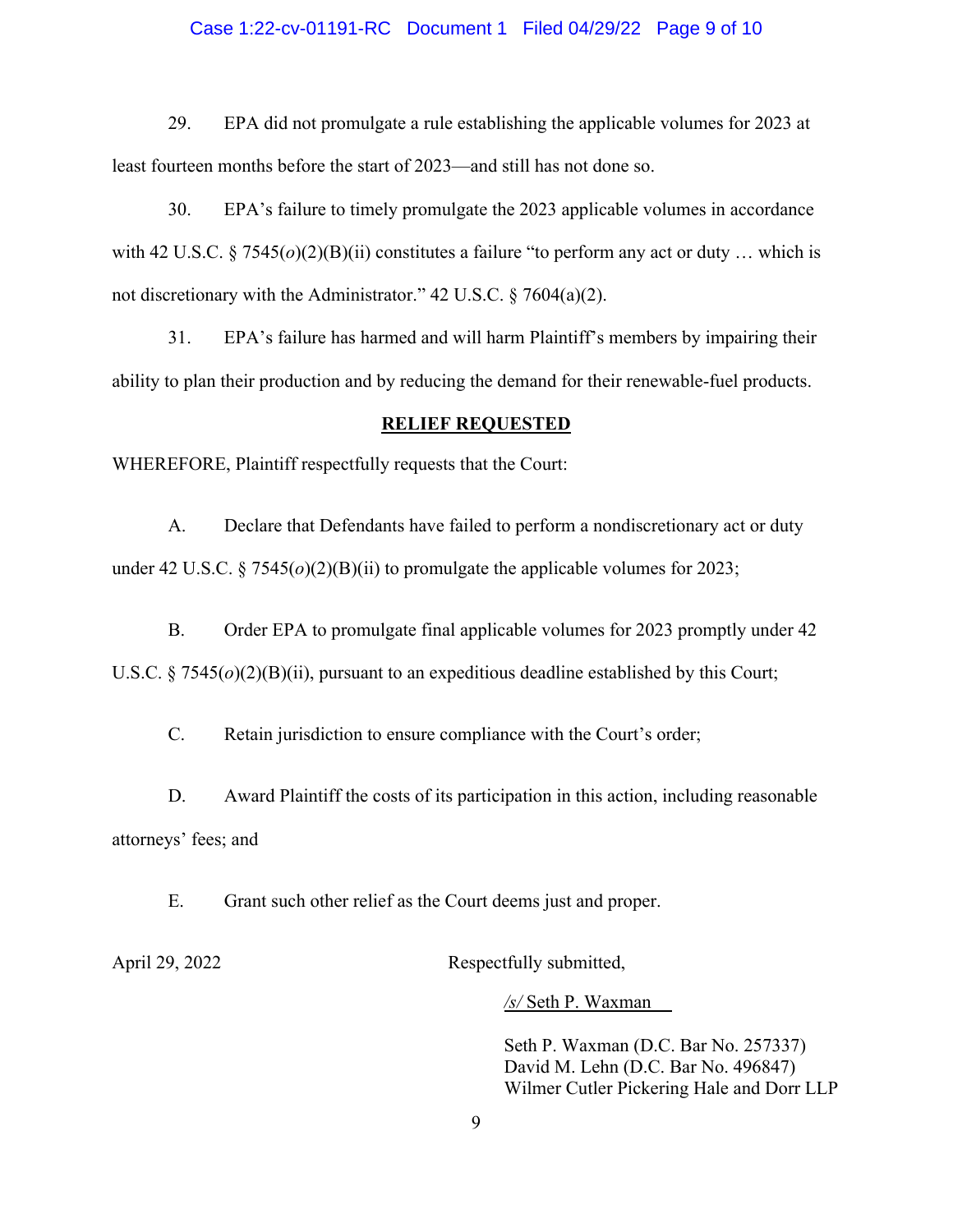1875 Pennsylvania Avenue, NW Washington, DC 20006 (202) 663-6800 seth.waxman@wilmerhale.com

*Counsel for Growth Energy*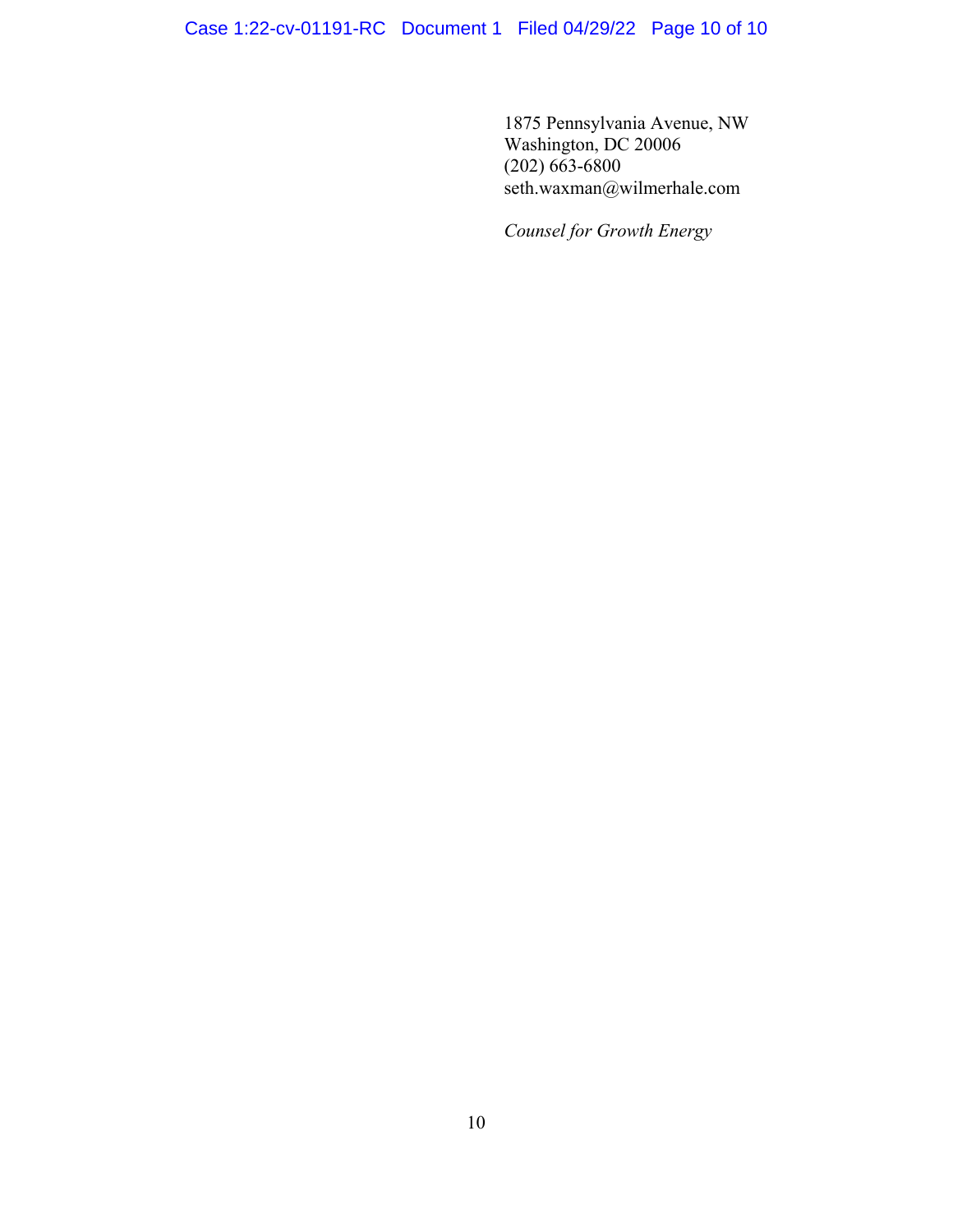Case 1:22-cv-01191-RC Document 1-1 Filed 04/29/22 Page 1 of 4

# **EXHIBIT**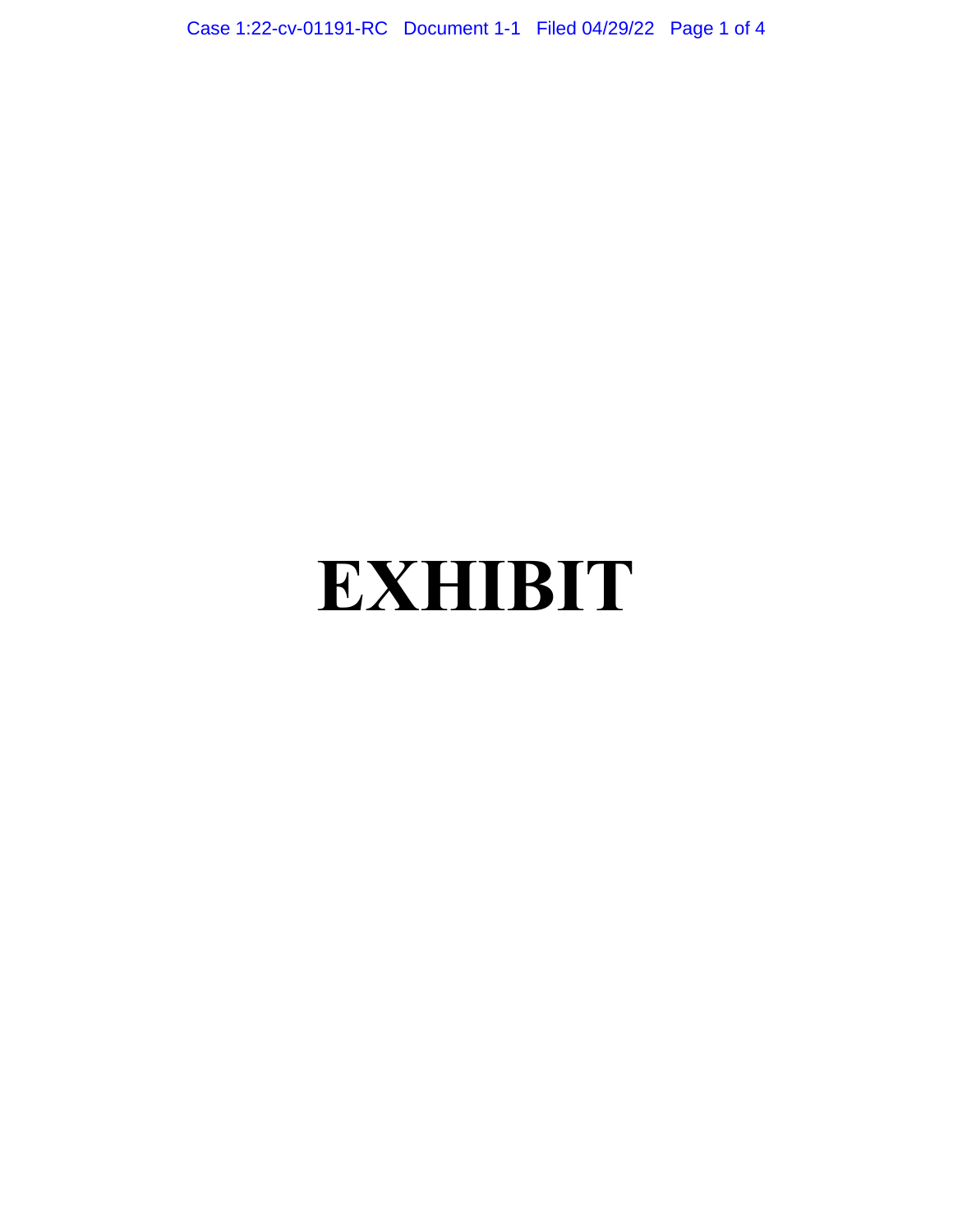

701 8th Street, NW, Suite 450, Washington, D.C. 20001 PHONE 202.545.4000 FAX 202.545.4001

GrowthEnergy.org

November 2, 2021

## **VIA CERTIFIED MAIL**

Hon. Michael Regan, Administrator U.S. Environmental Protection Agency 1200 Pennsylvania Avenue, N.W. Mail Code 1101A Washington, DC 20460

Re: *Notice of Intent to Sue for Failure to Issue Requirements Under Renewable Fuel Standard Program*

Dear Administrator Regan:

Growth Energy hereby provides notice of its intent to sue the Environmental Protection Agency ("EPA") under section 304(a)(2) of the Clean Air Act to enforce EPA's mandatory, non-discretionary duties under section 211(*o*) of the Act to issue renewable fuel obligations for 2022 and to establish applicable volumes for 2023 for the Renewable Fuel Standard program ("RFS").

Growth Energy is the country's leading association of ethanol producers. With its members, Growth Energy works to bring consumers better choices at the fuel pump, grow America's economy, and improve the environment. Growth Energy's members' operations depend directly on the annual RFS obligations issued by EPA.

Under the Clean Air Act, "EPA must by November 30 of each year calculate and promulgate 'renewable fuel obligations that' will 'ensure that the Program's requirements … are met' in the upcoming year."<sup>[1](#page-11-0)</sup> Accordingly, EPA is required to issue the renewable fuel obligations for 2022 by November 30, 2021. As of today—28 days before the statutory deadline—EPA has not even issued a notice of proposed rulemaking to establish those obligations. "Administrative agencies usually provide a

<span id="page-11-0"></span><sup>1</sup> *American Fuel & Petrochemical Manufacturers v. EPA*, 937 F.3d 559, 570 (D.C. Cir. 2019) (quoting 42 U.S.C. § 7545(o)(3)(B)(i)); *accord id.* at 571 ("EPA must promulgate annual percentage standards by November 30 each year"); *Alon Ref. Krotz Springs, Inc. v. EPA*, 936 F.3d 628, 637 (D.C. Cir. 2019) ("The statute calls on EPA to publish the percentage standards not later than November 30 …."); *Americans for Clean Energy v. EPA*, 864 F.3d 691, 699 (D.C. Cir. 2017) ("By statute, EPA is required to promulgate the percentage standards for a given year no later than November 30 of the preceding calendar year.").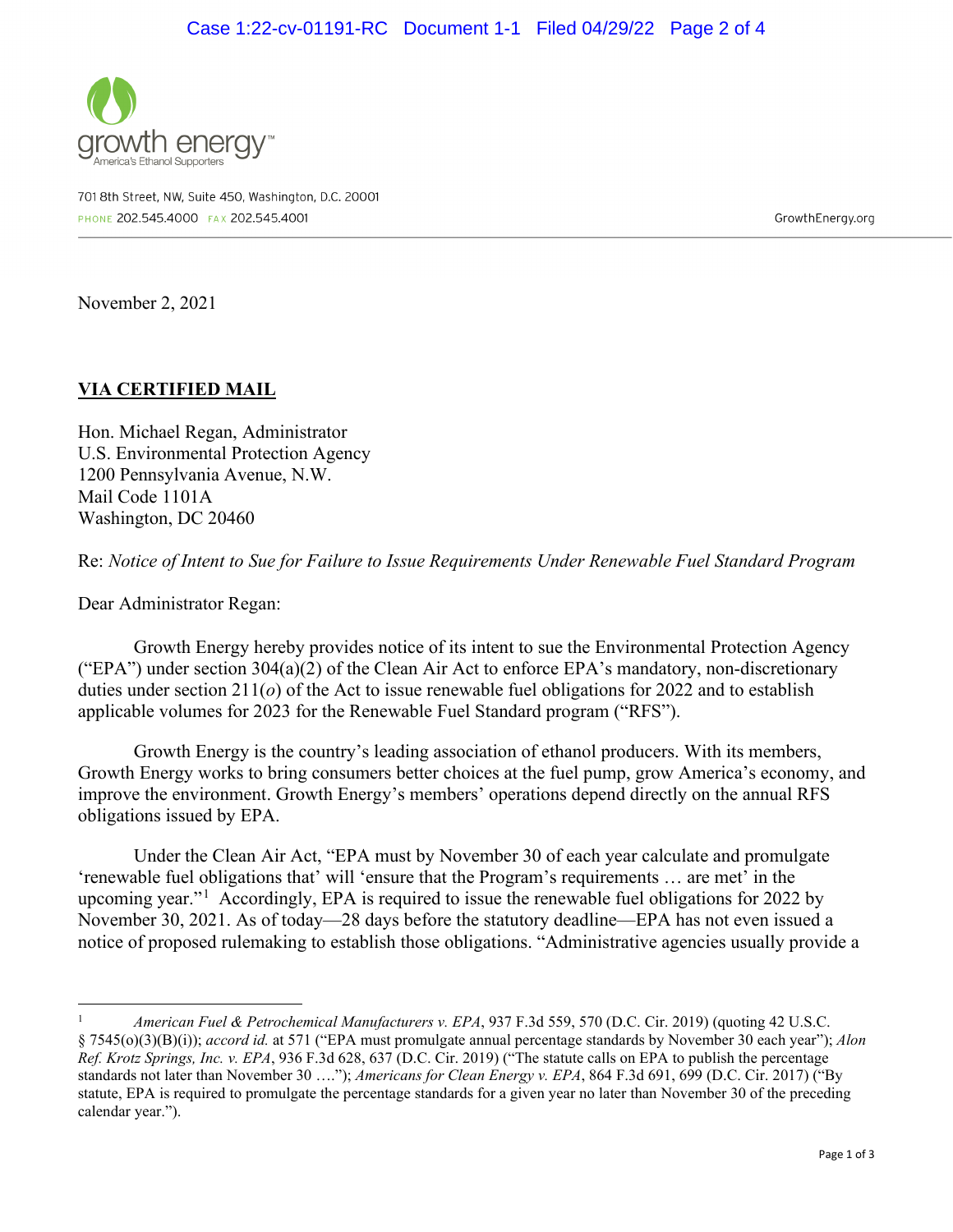comment period of thirty days or more"<sup>[2](#page-12-0)</sup>; historically, EPA has provided more than 40 days—and usually more than 50 days—to comment on proposed RFS rules. Additionally, EPA is barred from issuing the final rule until at least [3](#page-12-1)0 days have passed since the closure of the comment period.<sup>3</sup> Consequently, at this point, it is impossible for EPA to issue the 2022 renewable fuel by the statutory deadline.

Additionally, the Clean Air Act requires that, "for calendar years after the calendar years specified in the [statutory] tables," EPA "promulgate rules establishing the applicable volumes no later than 14 months before the first year for which such applicable volume will apply."<sup>[4](#page-12-2)</sup> Accordingly, EPA must establish the applicable volumes for 2023 by November 1, 2021—yesterday. But EPA has not done so, in violation of the statutory deadline. (In fact, EPA has not even issued a notice of proposed rulemaking to establish those applicable volumes.)

EPA's failure to timely perform these mandatory, non-discretionary duties not only violates the Clean Air Act, but also undermines Congress's intention that the RFS program "force the market to create ways to produce and use greater and greater volumes of renewable fuel each year"<sup>[5](#page-12-3)</sup> and deprives market participants of the "market certainty" that is "so critical to the long term success of the Renewable Fuel Program."<sup>[6](#page-12-4)</sup>

Therefore, Growth Energy urges EPA to promptly issue the renewable fuel obligations for 2022 and the applicable volumes for 2023. Should EPA fail to do so within 60 days of this notice, we reserve our right to sue for relief, $\frac{7}{7}$  $\frac{7}{7}$  $\frac{7}{7}$  including an order compelling EPA to perform these mandatory, non-discretionary duties promptly.<sup>[8](#page-12-6)</sup>

If you have any questions concerning this notice, please contact me at 202-545-4025.

Respectfully submitted,

Kakel

Joseph Kakesh General Counsel Growth Energy

<span id="page-12-0"></span><sup>&</sup>lt;sup>2</sup> *Hollingsworth v. Perry*, 558 U.S. 183, 192 (2010) (quotation marks omitted)<br><sup>3</sup> 42 U.S.C. 8 7607(d)(5) (FPA "shall keep the record of such proceeding open

<span id="page-12-1"></span><sup>3</sup> 42 U.S.C. § 7607(d)(5) (EPA "shall keep the record of such proceeding open for thirty days after completion of the proceeding").

<span id="page-12-3"></span><span id="page-12-2"></span><sup>4 42</sup> U.S.C. § 7545( $o$ )(2)(B)(ii).

<sup>5</sup> *Americans for Clean Energy*, 864 F.3d at 710; *accord American Fuel & Petrochemical Manufacturers*, 937 F.3d at 568. 6 *Americans for Clean Energy*, 864 F.3d at 715 (quotation marks omitted).

<span id="page-12-5"></span><span id="page-12-4"></span>See 42 U.S.C. § 7604(b)(2) ("No action may be commenced ... under subsection (a)(2) prior to 60 days after the plaintiff has given notice of such action to the Administrator ….").

<span id="page-12-6"></span><sup>8</sup> *See* 42 U.S.C. § 7604(a)(2) ("any person may commence a civil action … against the Administrator where there is alleged a failure of the Administrator to perform any act or duty under this chapter which is not discretionary with the Administrator"); 5 U.S. Code § 706(1) ("The reviewing court shall … compel agency action unlawfully withheld or unreasonably delayed ….").